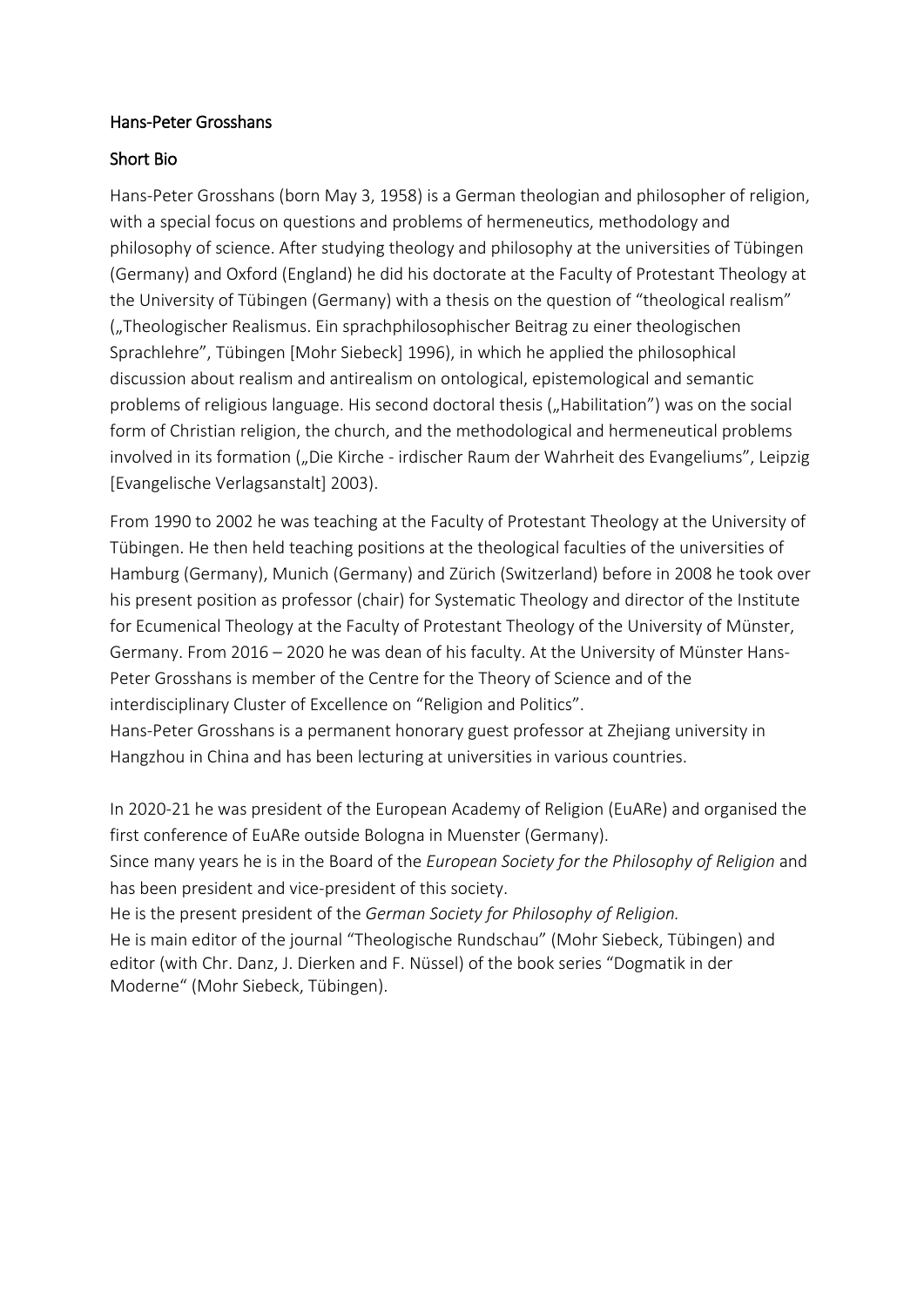## Hans-Peter Grosshans (University of Münster, Germany)

# Statement about my view on the European Academy of Religion in the next four years and on my role in the Executive Committee

I see the annual conferences of EuARe in four years being attended by more than 2.000 participants, coming from all fields of research and study on religion and from all parts of Europe. In intend to contribute, that EuARe is seen among all, who do research on religion, as the main and most attractive forum of intellectual exchange and discourse in Europe.

My specific role I see in contributing to have the annual conferences of EuARe at various locations in Europe, with my experience of organising the first time an EuARe conference outside Bologna. I think, that EuARe has to show presence all over Europe.

Also I see my role to connect EuARe more and better than now to various existing academic societies in theology and in religious studies all over Europe and to convince them to use EuARe also as their forum.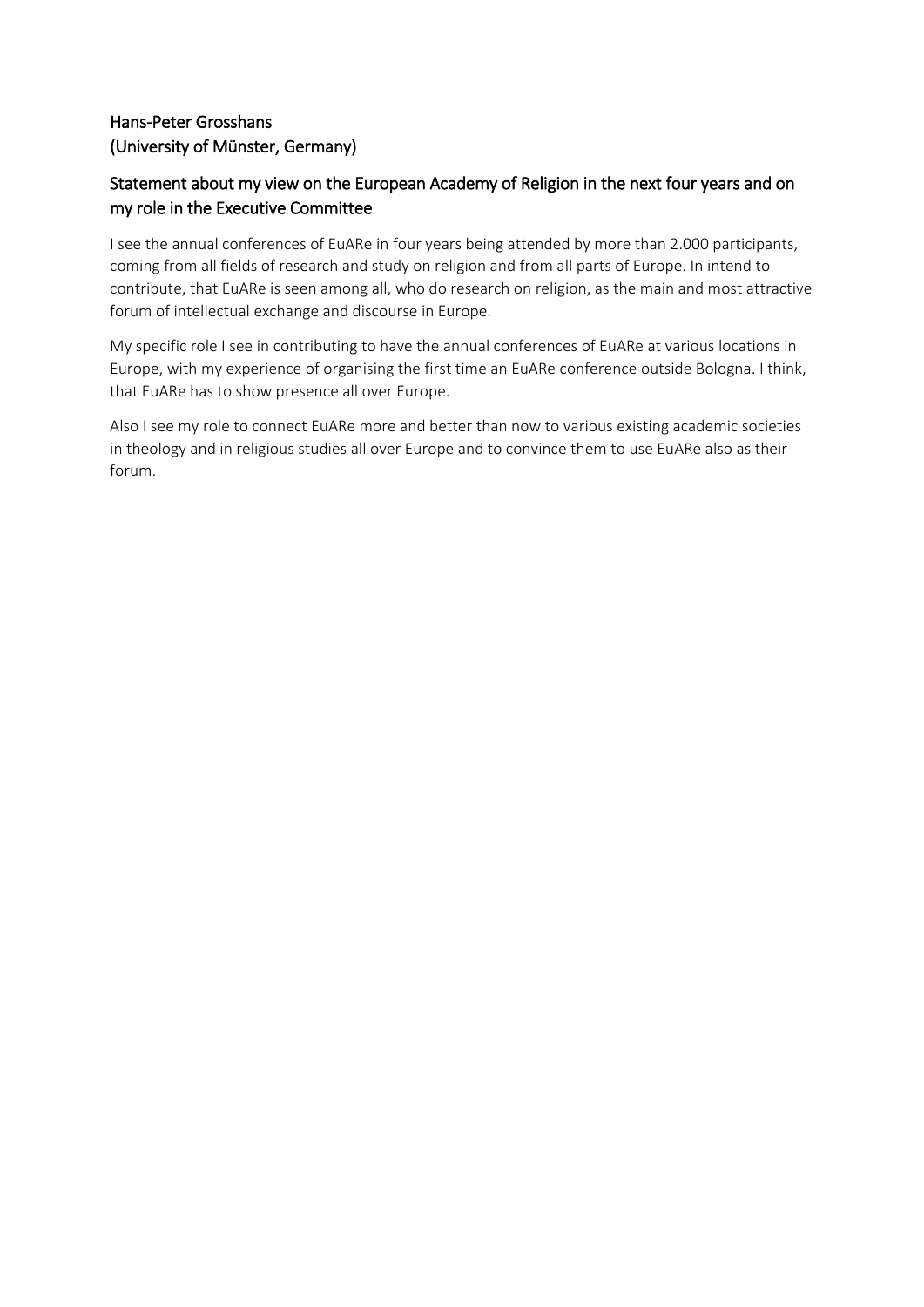# Prof. Dr. Hans-Peter Grosshans

| Address:   | Evang.-Theol. Fakultät, WWU Münster,        |  |
|------------|---------------------------------------------|--|
|            | Universitätsstr. 13 – 17, 48143 Münster     |  |
| E-mail:    | grosshans@uni-muenster.de                   |  |
| Telephone: | +49 251 83 22575   Mobile: +49 151 15726169 |  |
| Birthday:  | 03/05/1958 in Heidenheim/Brenz, Germany     |  |

#### **Research Focus**

Global Protestantism in Past and Present Philosophy of Religion Ecumenical Theology Christianity in Modern Times Theology of Religions



# SCIENTIFIC EDUCATION

10/1989 – 07/1986

Theology Master degree (University of Tübingen)

09/1982 – 07/1983 Theology Diploma (University of Oxford)

10/1989 – 09/1994 Theology Dr. theol. (University of Tübingen) Summa cum laude

10/1995 – 09/2002 Theology Habilitation (University of Tübingen)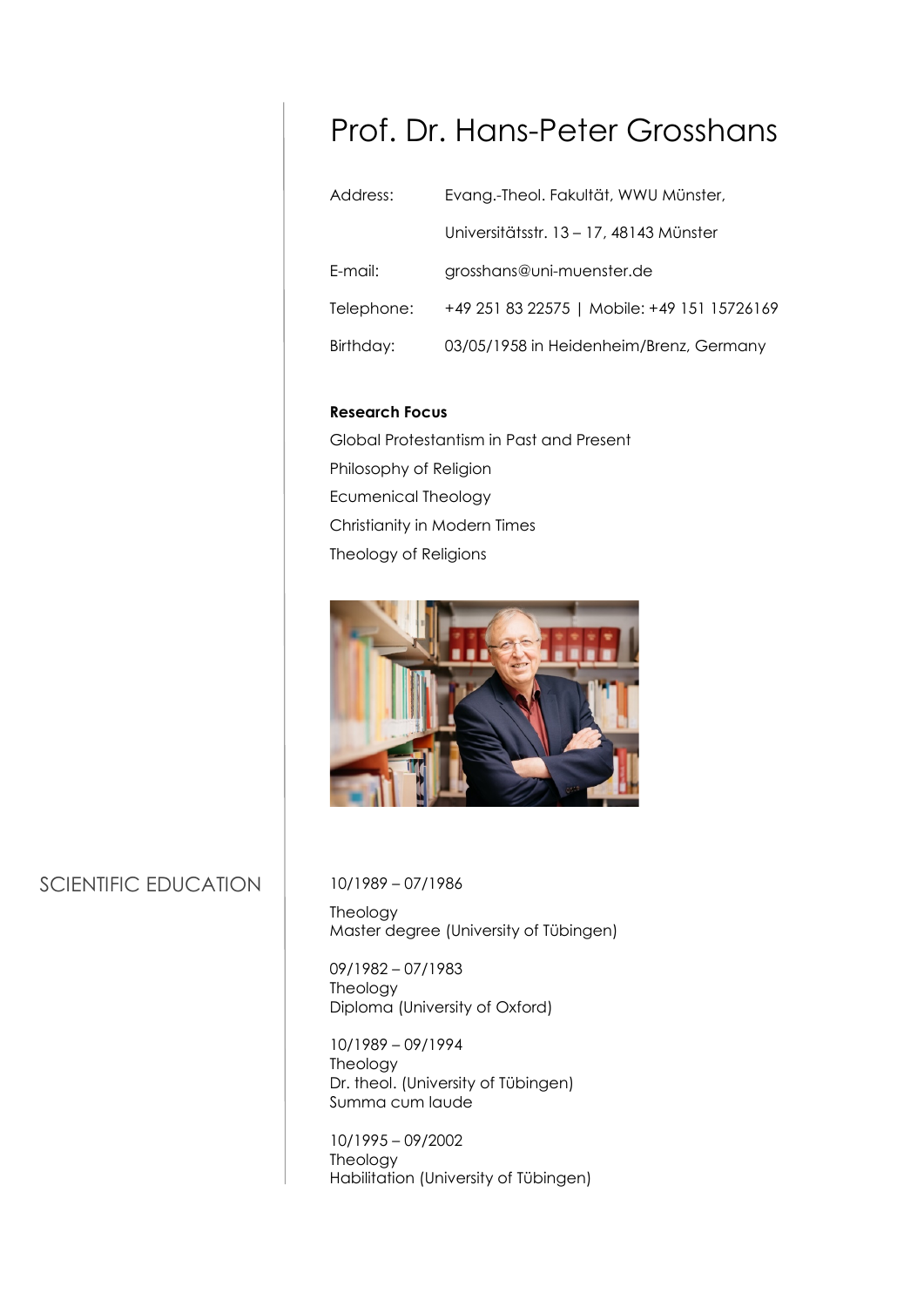### – page 2 of Curriculum Vitae Hans-Peter Grosshans –

| <b>WORKING EXPERIENCE</b>                   | $10/2008 -$ today<br>University Professor (Chair and Director of Institute)<br>Faculty for Protestant Theology, University of Münster                     |
|---------------------------------------------|-----------------------------------------------------------------------------------------------------------------------------------------------------------|
|                                             | $10/2016 - 10/2020$<br>Dean<br>Faculty for Protestant Theology, University of Münster                                                                     |
|                                             | $07/2007 - 09/2008$<br>Study Secretary for Theology and the Church<br>The Lutheran World Federation, Geneva, Switzerland                                  |
|                                             | $04/2004 - 07/2007$<br><b>Experienced Researcher</b><br>Deutsche Forschungsgemeinschaft (DFG)                                                             |
|                                             | $04/2004 - 09/2006$<br>University Professor (substitute and guest professor)<br>Faculty for Theology, University of Zürich, Switzerland                   |
|                                             | 10/2003 - 03/2004<br>University Professor (substitute)<br>Faculty for Protestant Theology, University of Munich (LMU)                                     |
|                                             | $04/2003 - 09/2003$<br>Lecturer<br>Institute for Protestant Theology, University of Stuttgart-<br>Hohenheim                                               |
|                                             | $10/2002 - 03/2003$<br>University Professor (substitute)<br>Faculty for Theology, University of Hamburg                                                   |
|                                             | $10/2001 - 03/2002$<br>University Professor (substitute)<br>Institut for Theology, University of Gießen                                                   |
|                                             | $10/1995 - 09/2002$<br>Wissenschaftlicher Assistant (Assistant Professor)<br>Institut for Hermeneutics, University of Tübingen                            |
|                                             | 10/1989 - 09/1994<br>Wissenschaftlicher Mitarbeiter (Junior Lecturer and Researcher)<br>Faculty for Theology, University of Tübingen                      |
| MEMBERSHIPS/AWARDS/<br>PROJECTS/EDITORSHIPS | $2013 -$ today<br>Permanent Honorary Guest Professor<br>Institute for Christianity and Cross-Cultural Studies, Zhejiang<br>University, Hangzhou, PR China |
|                                             | 2013 - 2015 Visting Professorship at the Philosophical Faculty of<br>the University of Sarajevo (Bosnia-Herzegovina)                                      |
|                                             | 2011 Visting Professorship at Sabah Theological Seminary, Kota<br>Kinabalu, Malaysia                                                                      |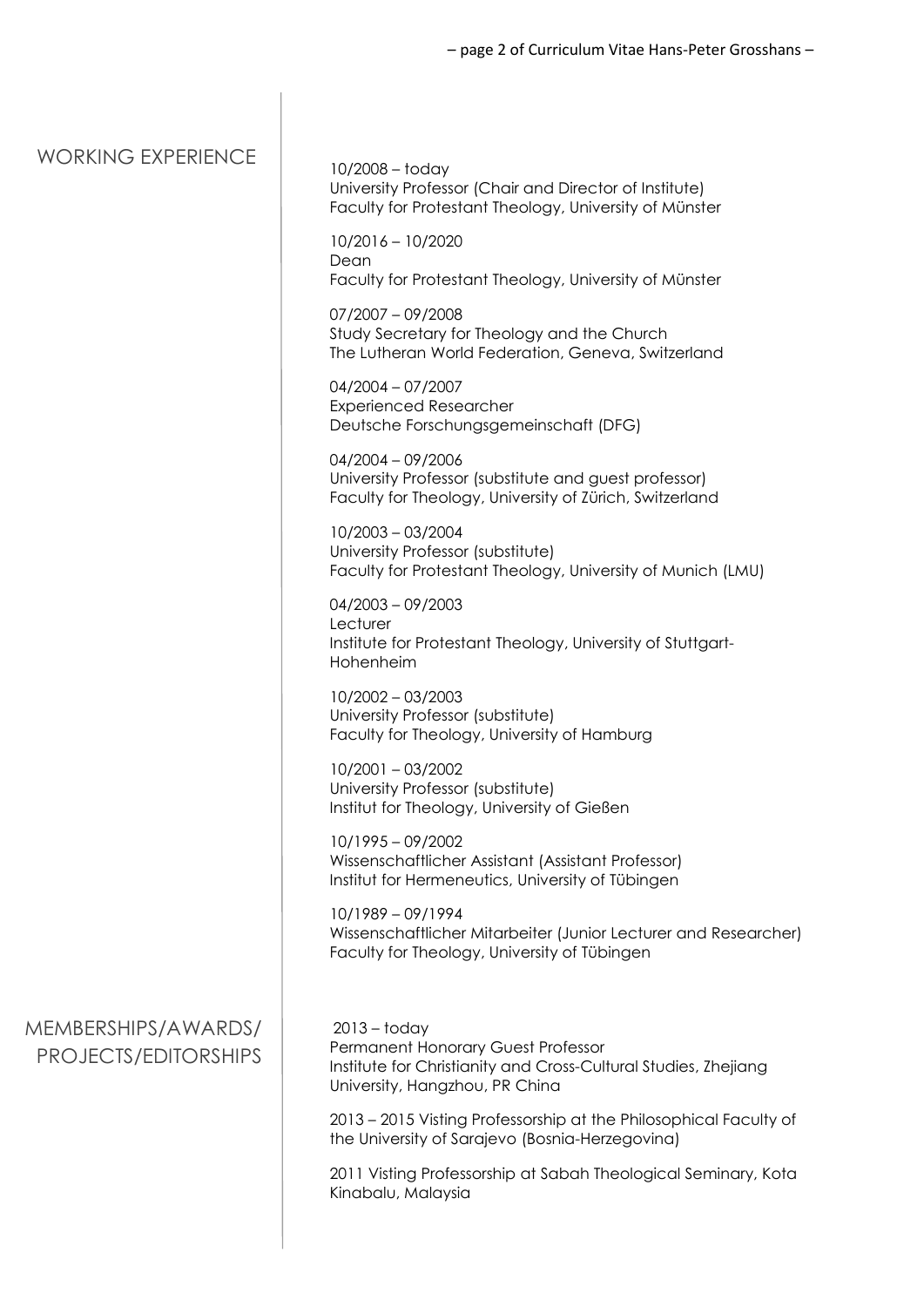2008 – today **Lecturer** Inter University Center Dubrovnik, Croatia

Editor of the book series "Dogmatik in der Moderne" Mohr Siebeck, Tübingen

Editor of the Journal "Theologische Rundschau" Mohr Siebeck, Tübingen

Co-editor of the Journal "Philosophy of Religion: Analytic Researches", Institute of Philosophy, Russian Academy of Science, Moscow, Russia

Member of the Editorial board of the academic journal "Studia Religiosa: Russian Journal of Religion"Russian State University for the Humanities, Moscow, Russia

Full member of the Académie Internationale de Philosophie des Sciences (AIPS), Brussels

President of the European Academy of Religion (2020-21) and member of the Board of the European Academy of Religion (since 2018)

Vice-President of the European Society for the Philosophy of Religion

Member of the Executive Board of RESILIENCE (ESFRI Research Infrastructure)

Speaker and initiator of the consortium TheoReS (Theology and Religious Studies) within the National Research Data Infrastructure (NFDI) of Germany

Member of the Executive Committee of the Inter University Center Dubrovnik, Croatia

President of the German Society for Philosophy of Religion

Member of Wissenschaftliche Gesellschaft für Theologie

Ökumenischer Arbeitskeis evangelischer und katholischer Theologen

Ecumenical Advisory Board of the Community of Protestant Churches in Europe, Vienna

Ecumenial Dialogue Commission of the Evangelische Kirche in Deutschland (EKD) and the Ecumenical Patriarchate in Konstantinopel (Istanbul)

Member of the Synode of the Evangelische Kirche von Westfalen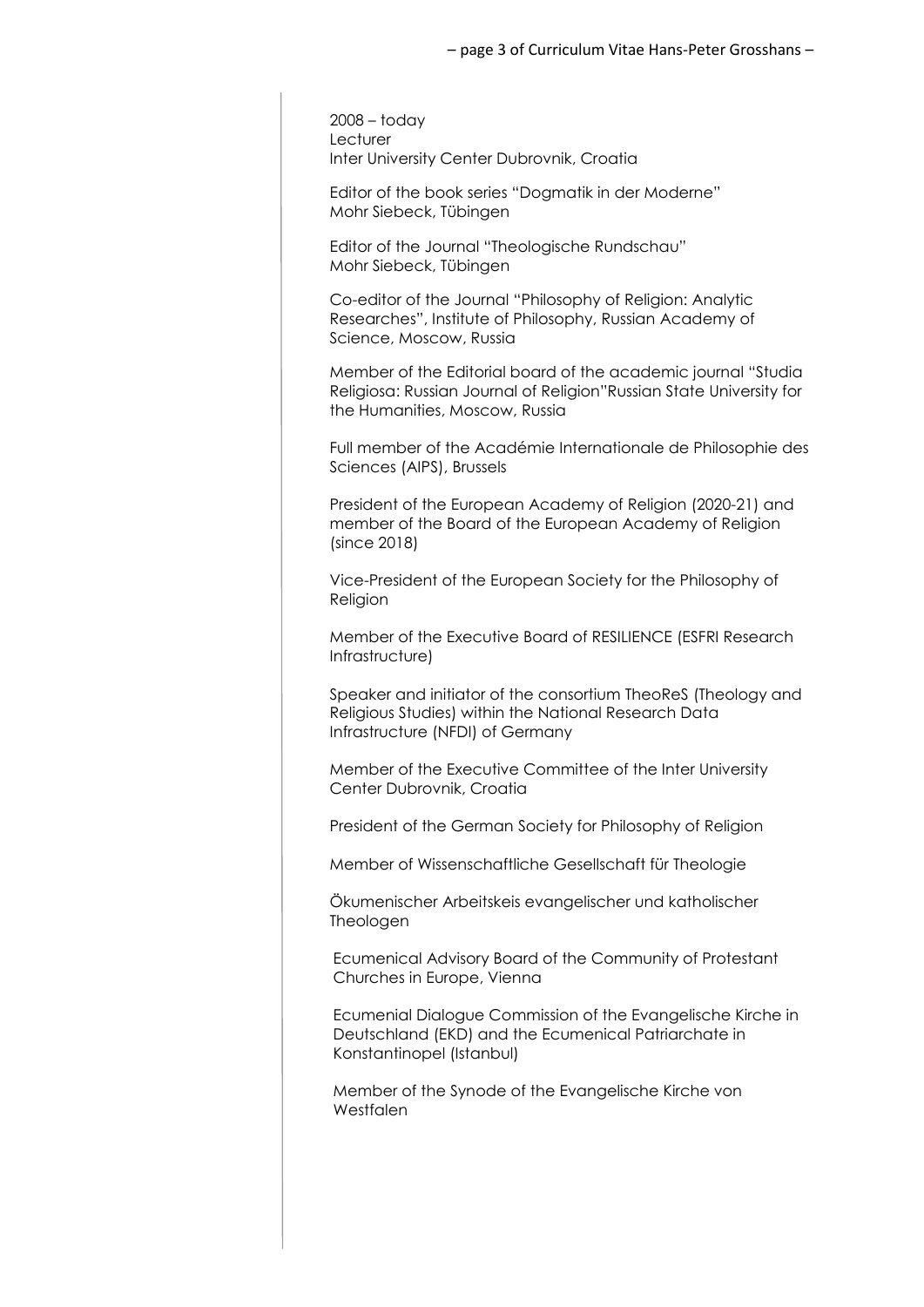| <b>PUBLICATIONS</b> | Hans-Peter Großhans, Theologischer Realismus. Ein<br>sprachphilosophischer Beitrag zu einer theologischen<br>Sprachlehre, HUTh 34, Tübingen (Mohr-Siebeck) 1996.                                                                                                                                                              |
|---------------------|-------------------------------------------------------------------------------------------------------------------------------------------------------------------------------------------------------------------------------------------------------------------------------------------------------------------------------|
|                     | Luther, London (HarperCollins) 1997.<br>Indonesian Translation: Luther, Yogyakarta (Penerbit<br>Kanisius) 2001.                                                                                                                                                                                                               |
|                     | Die Kirche - irdischer Raum der Wahrheit des Evangeliums,<br>Leipzig (Evangelische Verlagsanstalt) 2003.                                                                                                                                                                                                                      |
|                     | Rainer Eckel / Hans-Peter Großhans, Gegner oder Geschwister?<br>Glaube und Wissenschaft, Leipzig (Evangelische Verlagsanstalt)<br>2015.                                                                                                                                                                                       |
|                     | Buddhist and Christian Attitudes to Religious Diversity, ed. by<br>Hans-Peter Grosshans, Samuel Ngun Ling and Perry Schmidt-<br>Leukel, Yangon (Ling's Family Publication) 2017.                                                                                                                                              |
|                     | Ethnic and Religious Diversity in Myanmar. Contested Identities,<br>ed. by Hans-Peter Grosshans, Madlen Krüger and Perry Schmidt-<br>Leukel, London/New York (Bloomsbury) 2022.                                                                                                                                               |
|                     | Luther on Faith and Reason. The Light of Reason at the Twilight<br>of the World, in: The Global Luther. A Theologian for Modern<br>Times, ed. by Chr. Helmer, Minneapolis (Fortress Press) 2009, 173 -<br>185.                                                                                                                |
|                     | The Freedom of a Christian According to Evangelical Lutheran<br>Theology, in: Freedom and Responsibility. Christian and Muslim<br>Explorations, ed. by Simone Sinn and Martin L. Sinaga,<br>Minneapolis 2010, 61 - 80.                                                                                                        |
|                     | Vere tu es Deus absconditus. The Contemplation of Religious<br>Mysteries in the Philosophy of Religion, in: The Contemplative<br>Spirit. D.Z. Phillips on Religion and the Limits of Philosophy, ed. by<br>I. U. Dalferth and H. von Sass, Tübingen 2010, 203 - 218.                                                          |
|                     | Paul's Anthropology and Its Contribution to the Formation of<br>Humanity in the Perspective of Reformation Theology, in: The<br>Quest for a Common Humanity. Human Dignity and Otherness<br>in the Religious Traditions of the Mediterranean, ed. by K.<br>Berthelot and M. Morgenstern, Leiden/Boston (Brill) 2011, 83 - 99. |
|                     | Lutheran Hermeneutics: An Outline, in: "You have the Words of<br>Eternal Life" - Transformative Readings of the Gospel of John<br>from a Lutheran Perspective, ed. by K. Mtata, Minneapolis 2012,<br>$23 - 46.$                                                                                                               |
|                     | Internal Realism and the Reality of God, in: European Journal for<br>Philosophy of Religion, Vol. 6, 2014, 61 - 77.                                                                                                                                                                                                           |
|                     | Contingency - Religion - God. A paradigmatic reflection on the<br>relation of science, metaphysics and religion, in: Science,<br>Metaphysics, Religion, ed. by Evandro Agazzi, Milano<br>(FrancoAngeli) 2014, 143 - 153.                                                                                                      |
|                     | The Liberating Word of God. Reflections on the Lutheran<br>Understanding of Holy Scripture, in: Liberated by God's Grace,<br>ed. by Anne Burghardt, Leipzig (EVA) 2015, 41 - 56.                                                                                                                                              |
|                     |                                                                                                                                                                                                                                                                                                                               |